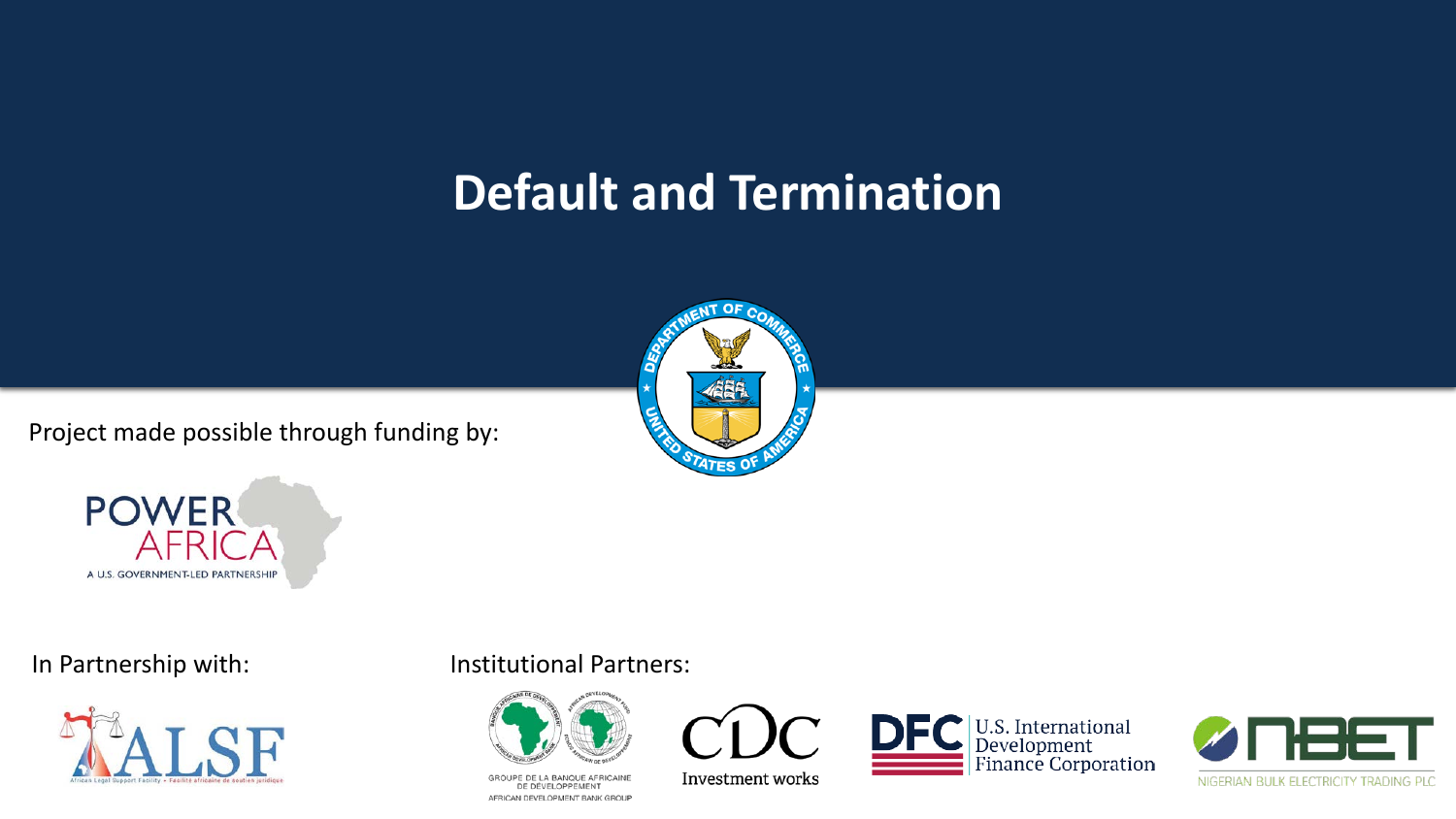## Why Default and Termination matters

- Parties have strong incentives to cooperate
- Why do these clauses matter?
	- Establish protective measures
	- Create an "investable" and "bankable" environment

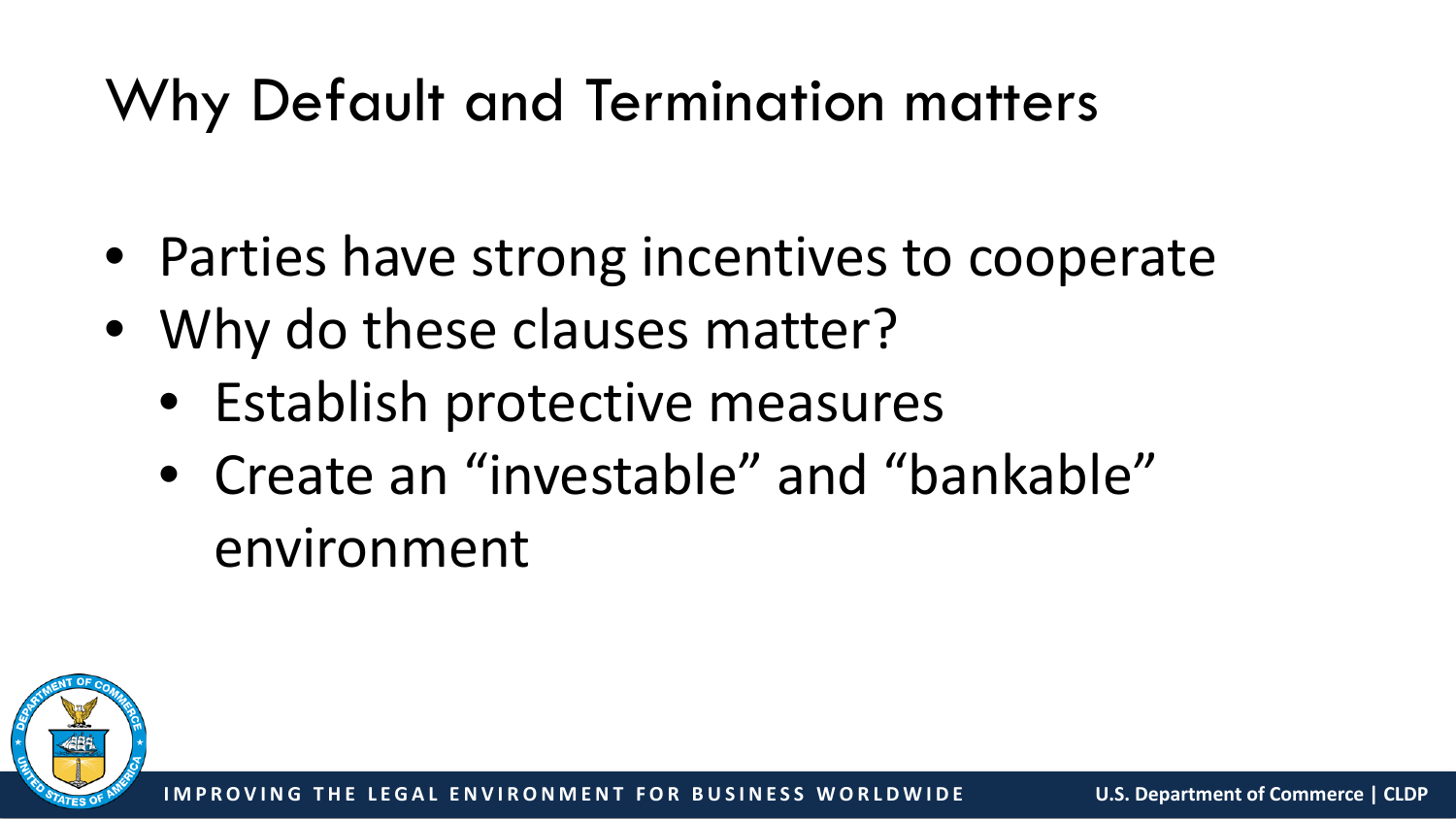What we will cover:

1. Default principles 2. A useful cure regime 3. Termination pinch points

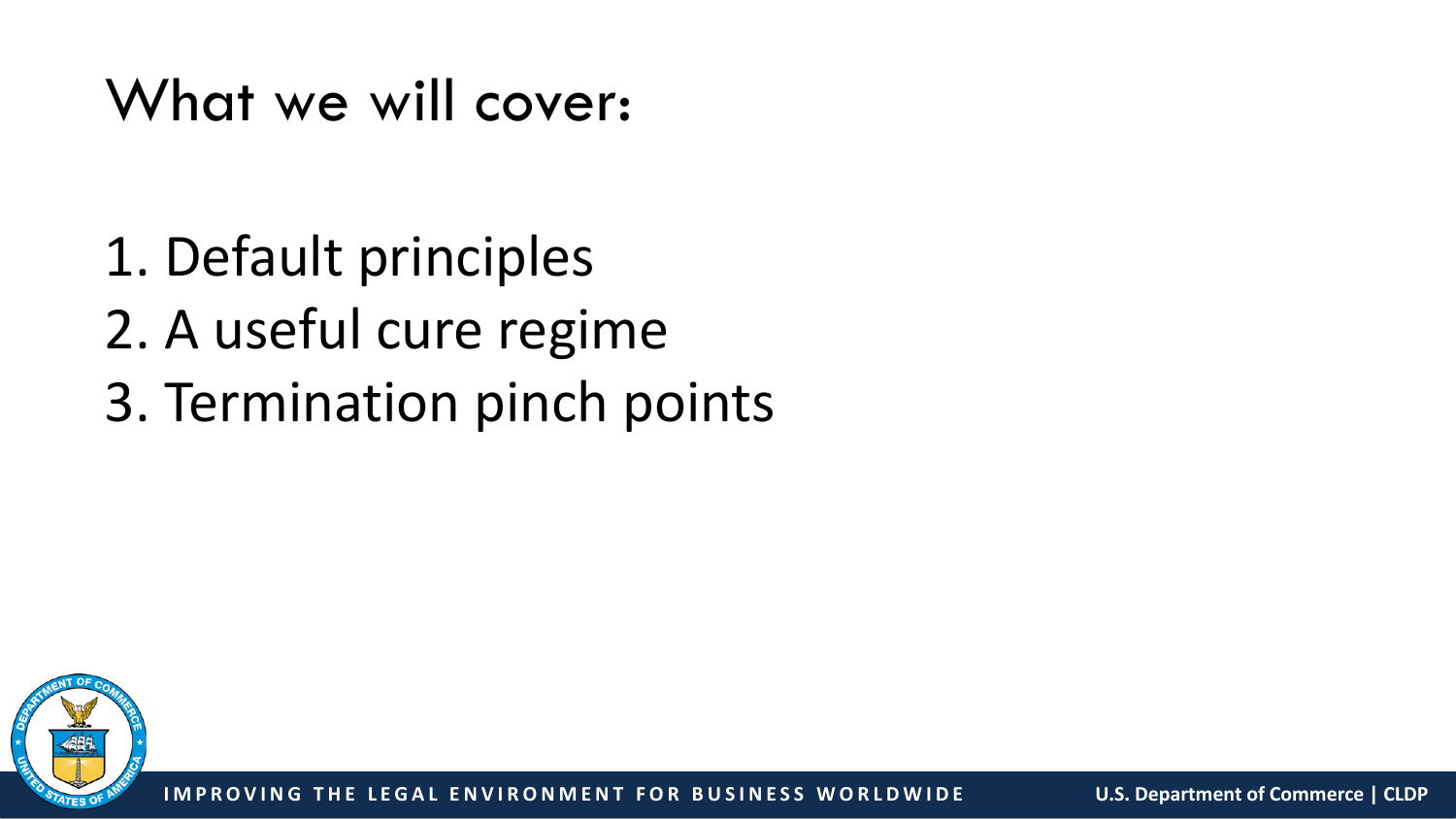## 1. DEFAULT PRINCIPLES

| Inter-relationship between:                    |                          |
|------------------------------------------------|--------------------------|
| <b>Offtaker Default</b>                        | Non-payment              |
| <b>Project Company Default</b>                 | Insolvency               |
| PRINCIPLE: DEFAULT CAUSED BY OTHER PARTY ≠ EOD |                          |
| <b>Inter-relationship between:</b>             |                          |
| <b>Project Company Default:</b>                | Failure to build on time |
| <b>Force Majeure:</b>                          | <b>Hurricane</b>         |
| PRINCIPLE: DEFAULT CAUSED BY OTHER PARTY ≠ EOD |                          |

#### **\*\* BUT: Failure to pay is always an EOD\*\***

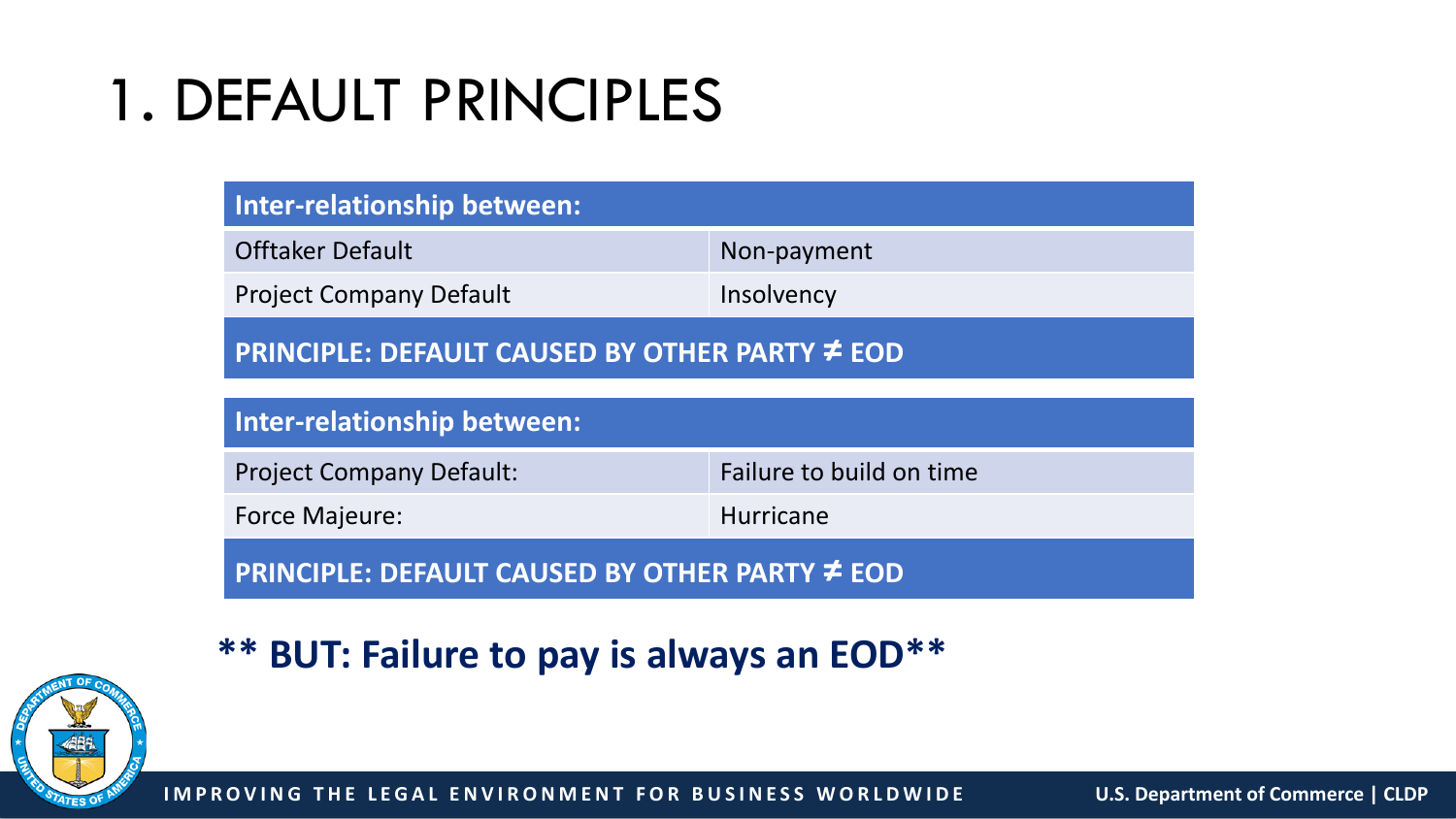## 2. A USEFUL CURE REGIME

- Serious Events of Default:
	- Insolvency  $\rightarrow$  Appointment of liquidator
	- Breach  $\rightarrow$  Material Breach
- Cure periods should be long in the PPA

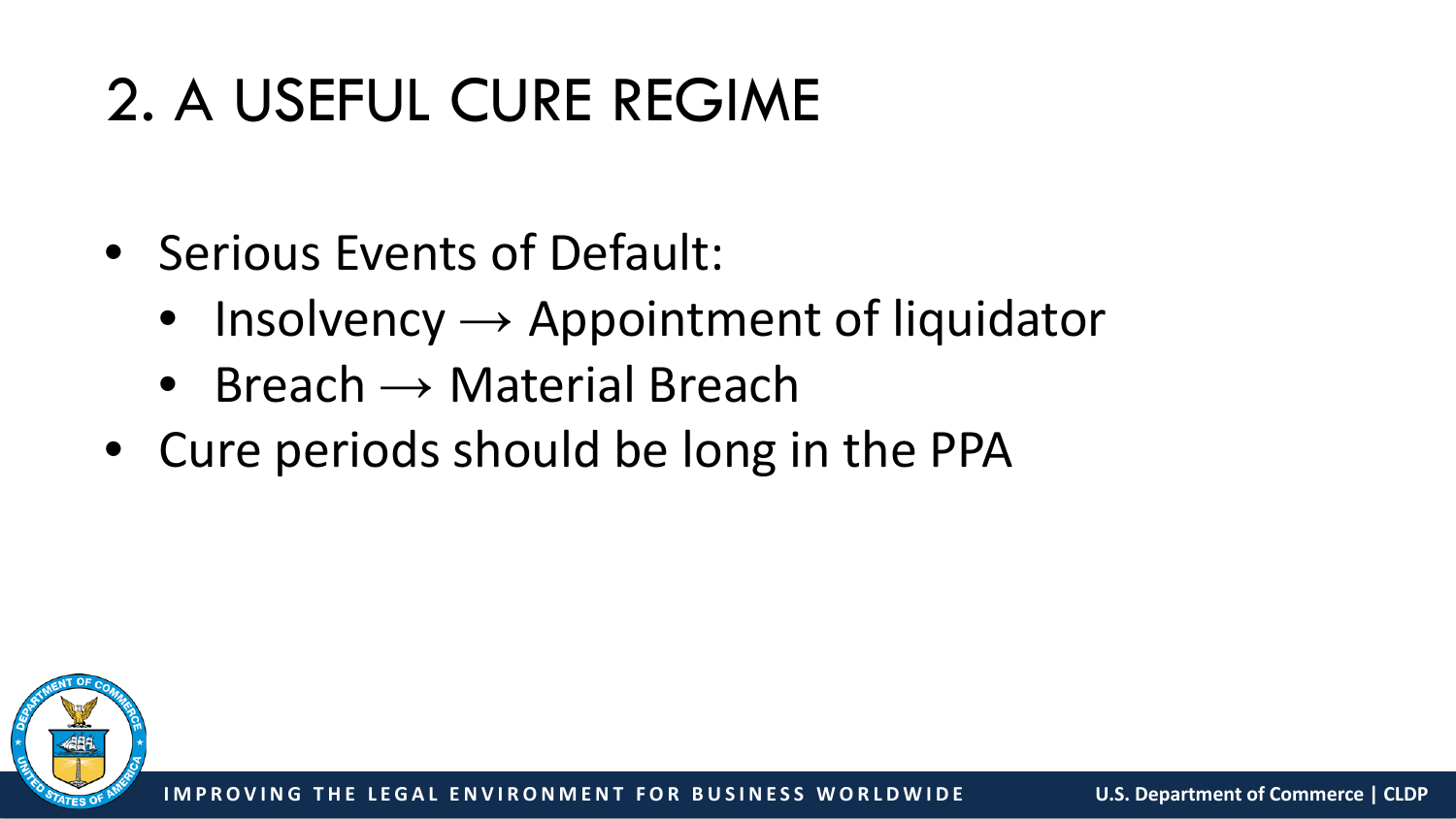# LENDER RIGHTS

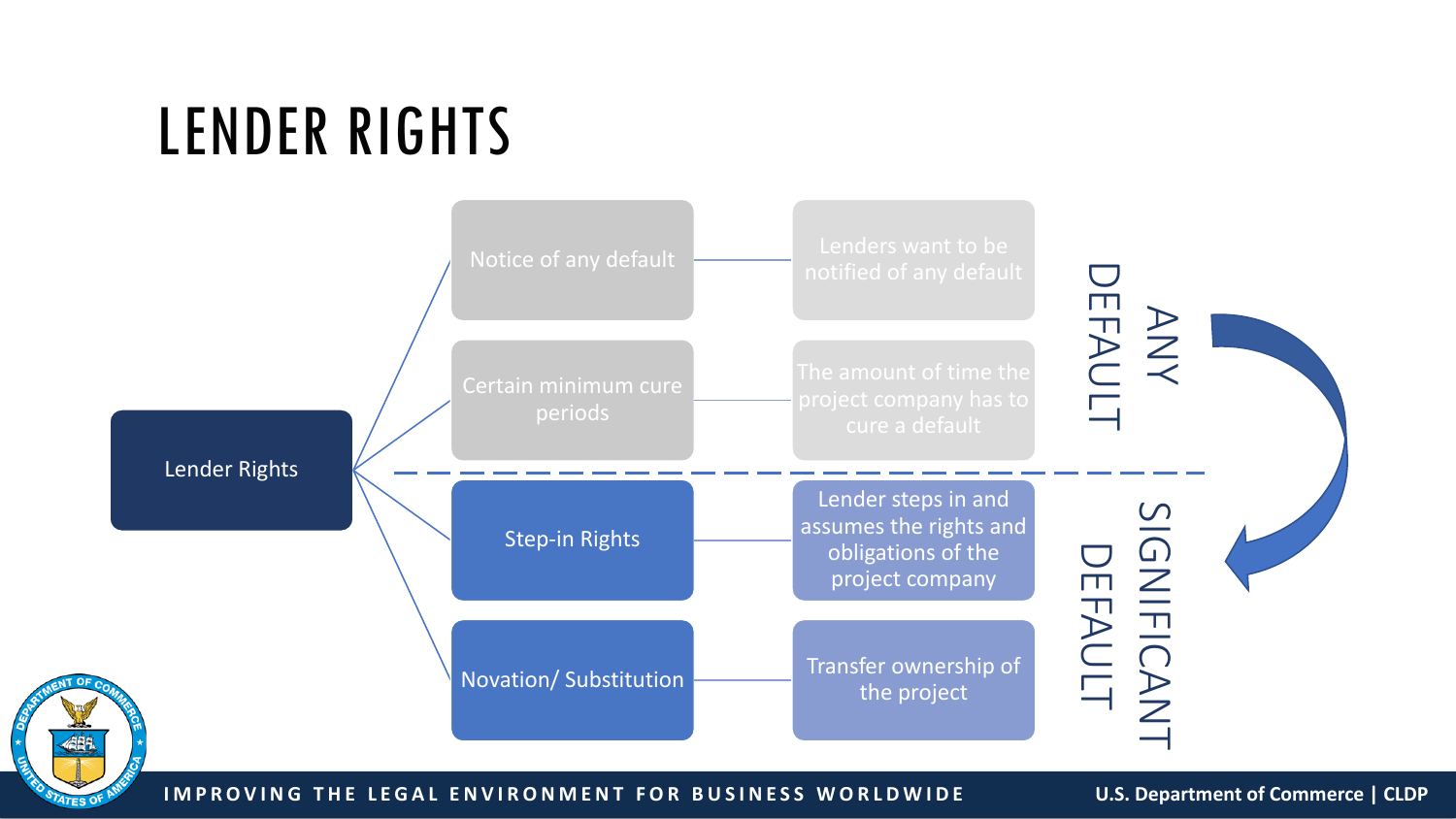### 3. TERMINATION PINCHPOINTS



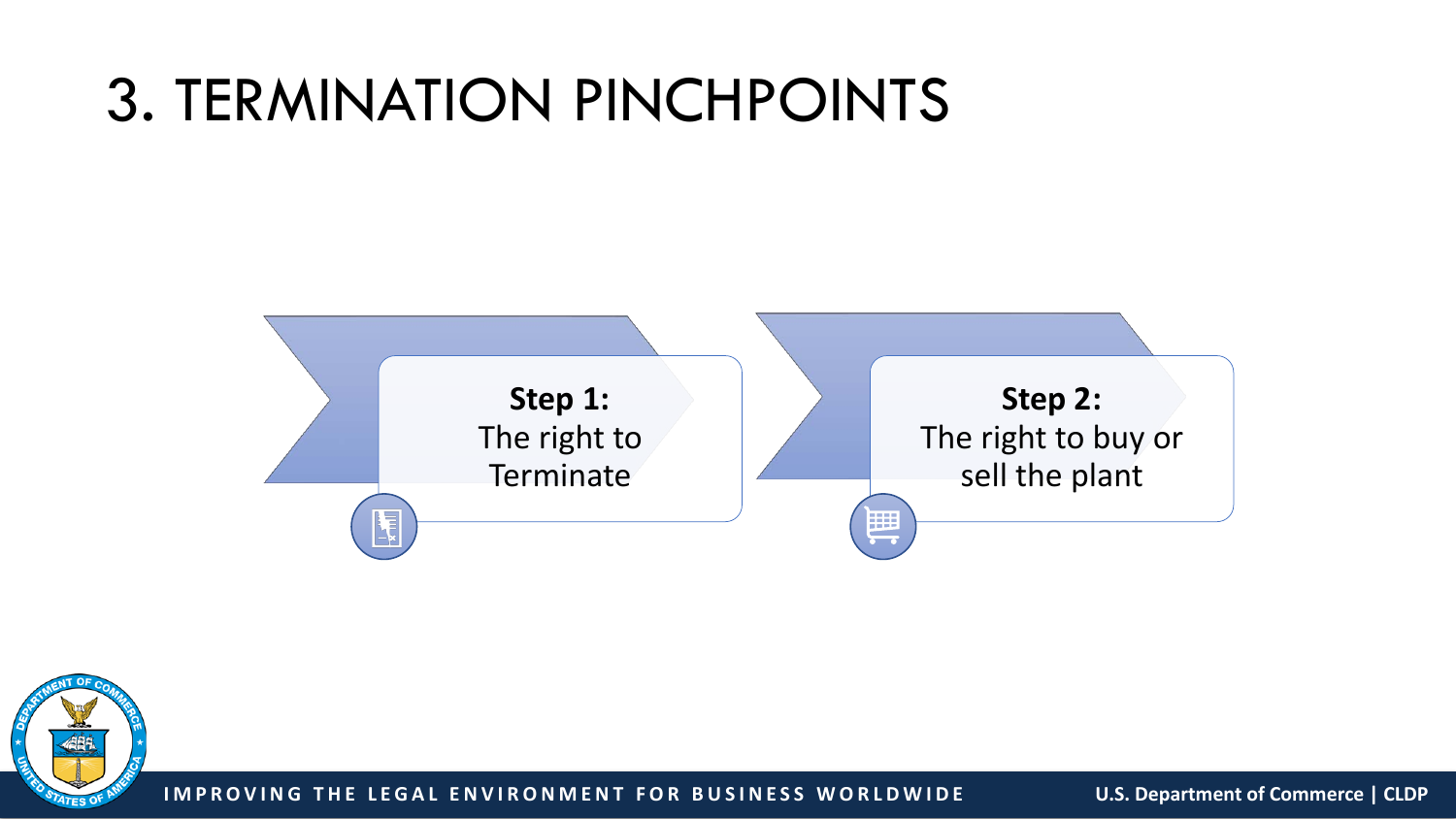# KEY TERMS

#### **Termination Compensation:**

A pre-defined formula used to calculate the payment the offtaker or host government will make to the project company in exchange for the purchase of all of the assets of the project company





**IMPROVING THE LEGAL ENVIRONMENT FOR BUSINESS WORLDWIDE U.S. Department of Commerce | CLDP**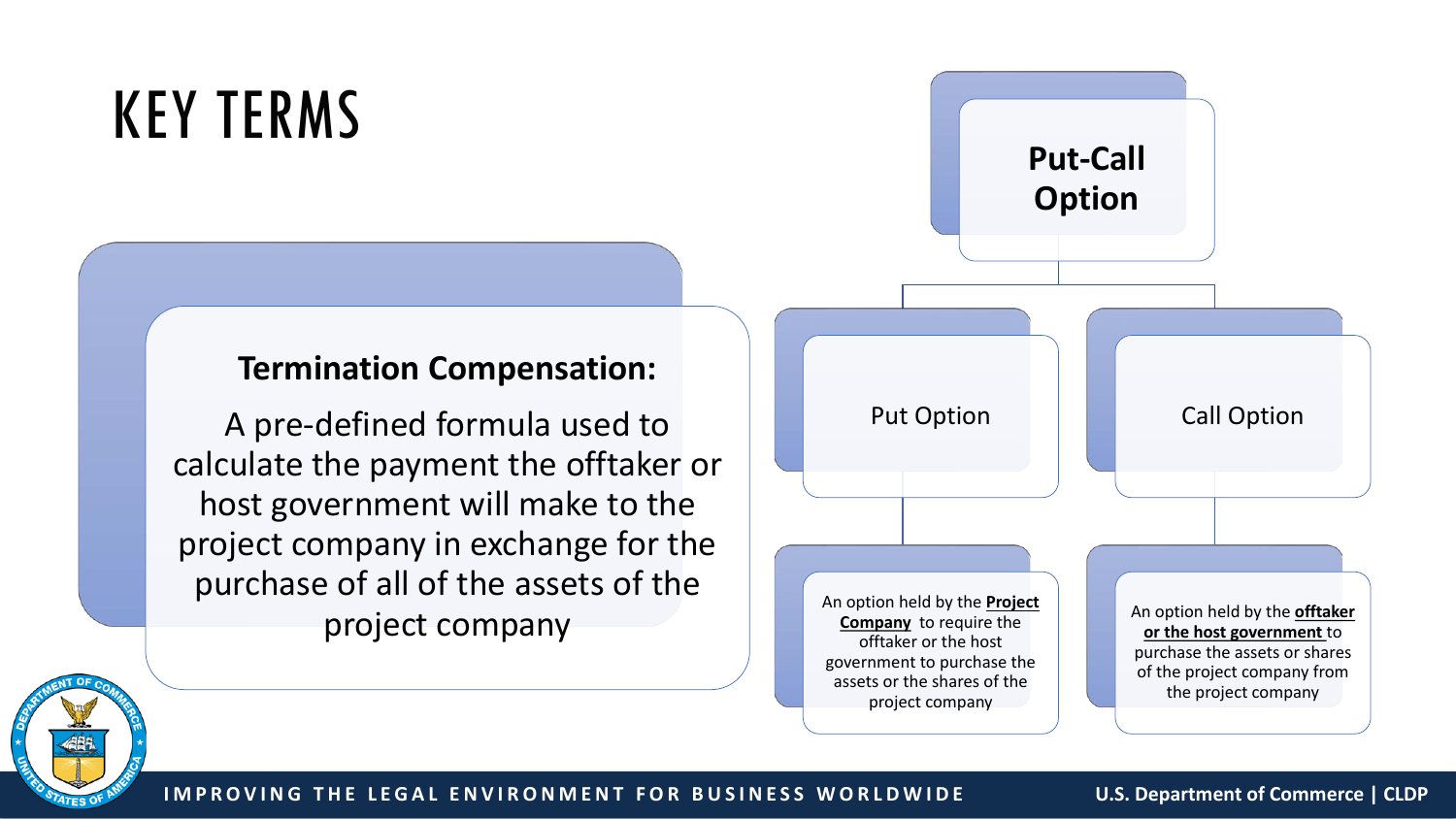## Pinch points:

#### A debt repayment schedule built into the termination regime

- Legitimate expectation of offtaker/government that exposure to debt component of termination payment decreases over time.
- Attempt to control it by tying termination payment obligation to the repayment schedule at financial close.
	- But what if the offtaker is not paying seller and so can't pay down the debt?
	- What if change in law requires increase in debt to fund capex/opex?
	- What if plant is renewable and resource drops?
- If adopted, the approach needs to allow for these scenarios.

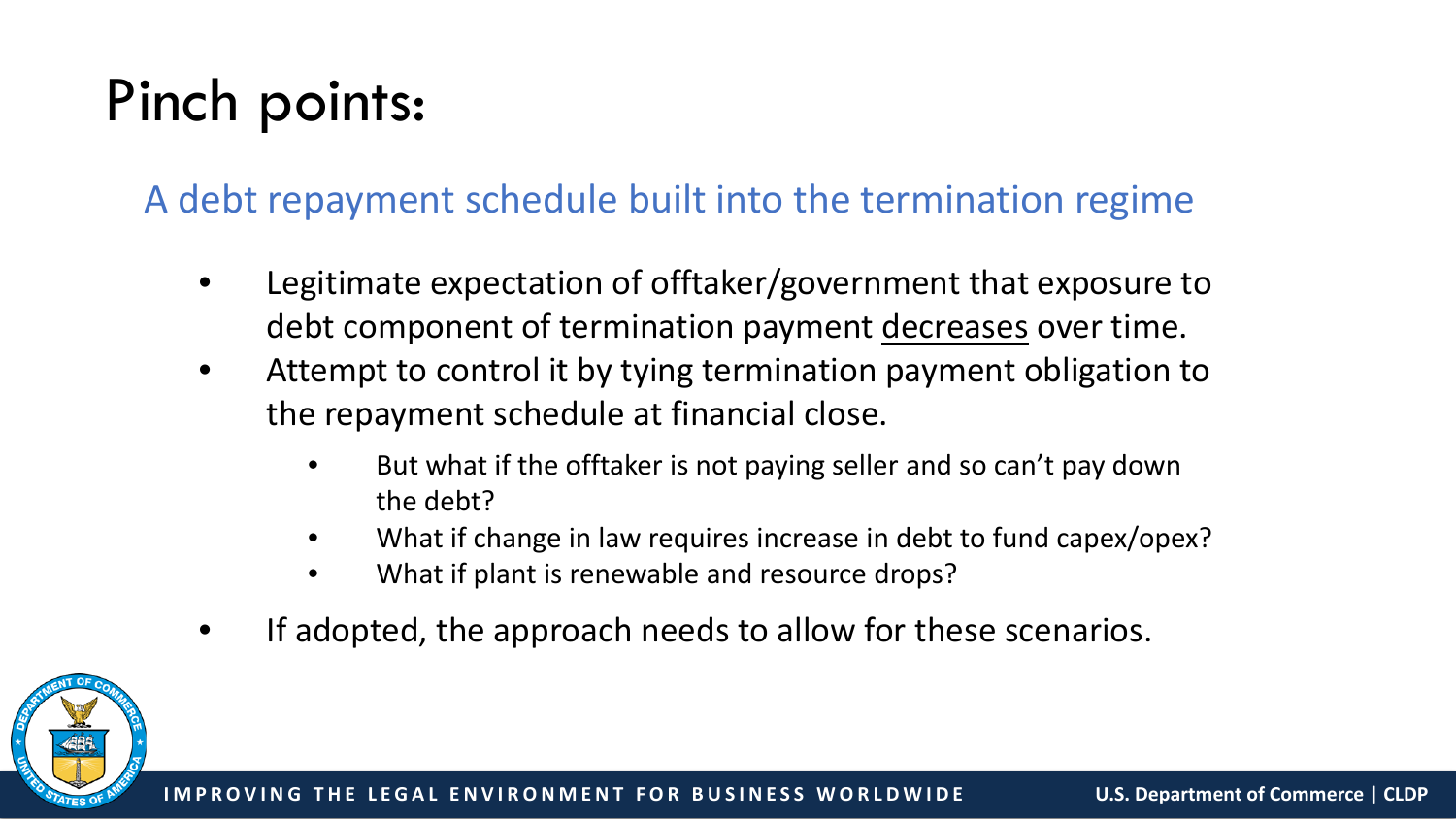## Pinch points:

### The seller default put right

- Talk of a shift in the market  $\rightarrow$  possibly overstated/unhelpful
- Confusion between STEP 1 (right to terminate) and STEP 2 (right to put). Not a right for seller to terminate for own breach.
- Factors to consider where it might be possible:
	- During construction with a solid EPC contract
	- During operations:
		- Is it a simple plant without fixed delivery obligations?
		- Will the tariff stand the test of time?
		- Are the seller events of default water-tight?
		- Track record of IPPs and PPAs complied with?
		- Is there a long cure period?